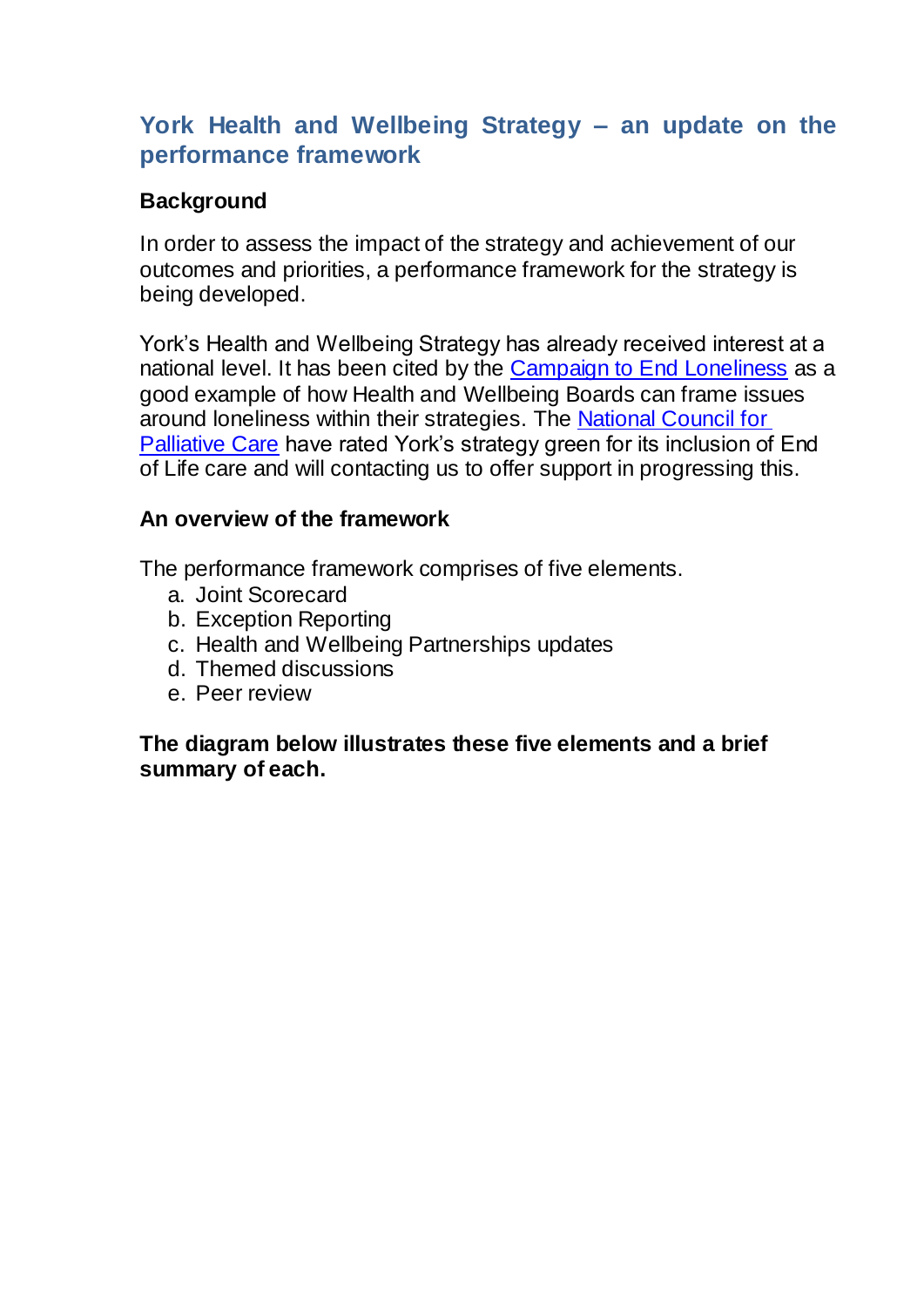### **The five elements of the performance framework:**

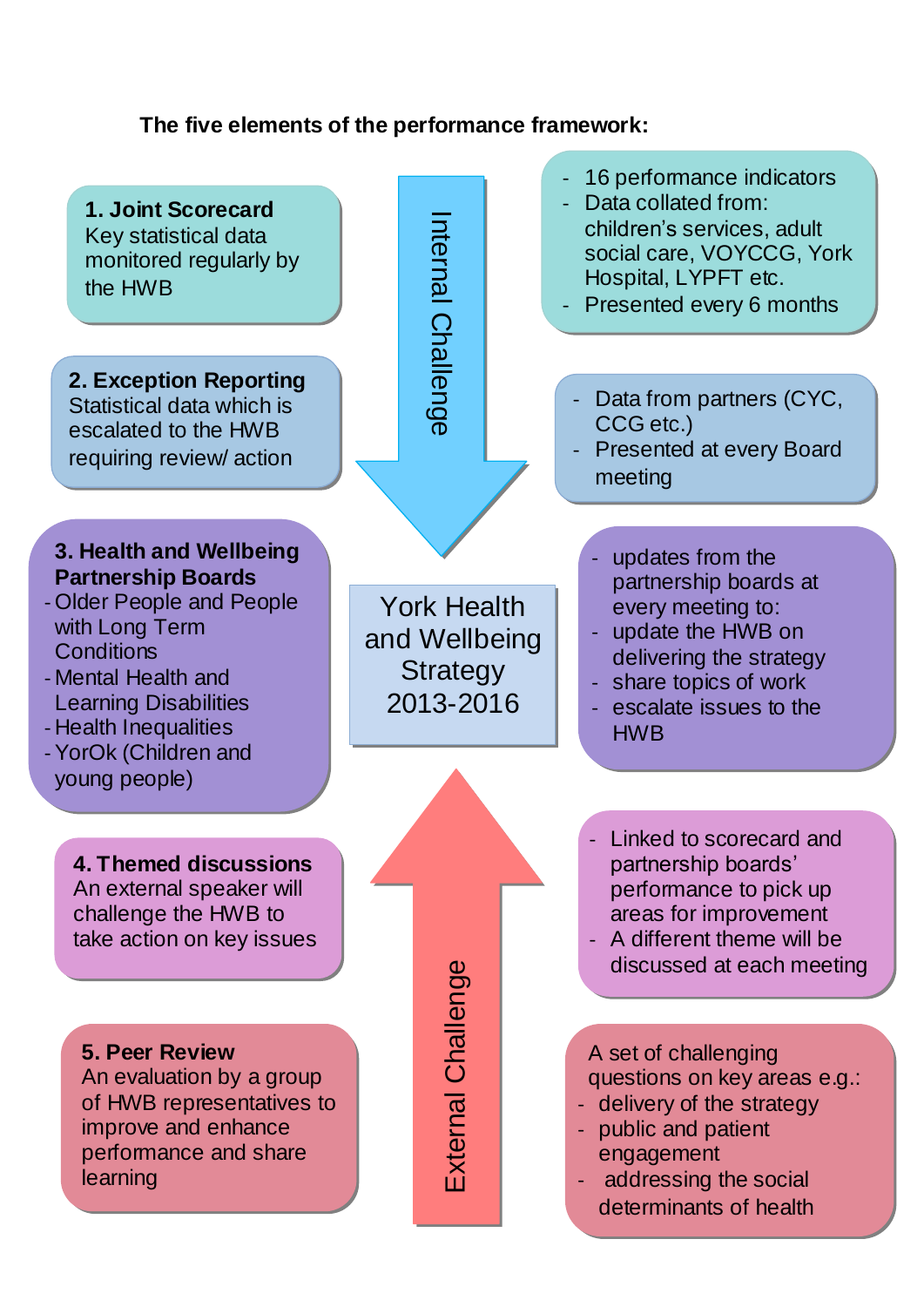# **a. Joint Scorecard**

A joint scorecard is being developed to measure the impact of the Health and Wellbeing Strategy. The scorecard will include performance indicators from the following national outcomes frameworks: Public Health, Adult Social Care, and NHS. Existing performance frameworks, e.g. YorOK and the CCG dashboard are being used to identify performance measures, latest results, targets, the frequency of data collection and the source.

We are working with health partners, particularly the North Yorkshire and Humber Commissioning Support Unit to identify where and how we can access health data, post April 2013 and how we can establish protocols to share it.

We are keen to include quality measures, reflecting patient and public voice, within the scorecard and look forward to working with HealthWatch and commissioning managers to identify how we can include this.

# **b. Exception Reporting**

An Exception Report will be presented at every Health and Wellbeing Board meeting. The report will bring together any data or trends that are not expected from across health, social care and public health to notify Board members of any issues requiring further investigation and action.

# **c. Health and Wellbeing Partnership Boards**

The four Health and Wellbeing Partnership Boards will regularly update the Health and Wellbeing Board including, their development, progress in delivering aspects of the Health and Wellbeing Strategy, topics they are working on and any issues they wish to escalate up to the Health and Wellbeing Board. A report will be presented at each Health and Wellbeing Board meeting bringing together updates from across the health and wellbeing partnerships.

# **d. Themed discussions**

To facilitate the Health and Wellbeing Board to continue to develop its strategy and address significant or complex issues, an external speaker with expertise in that area will be invited to each meeting. The work plan for the Health and Wellbeing Board has been drawn up and it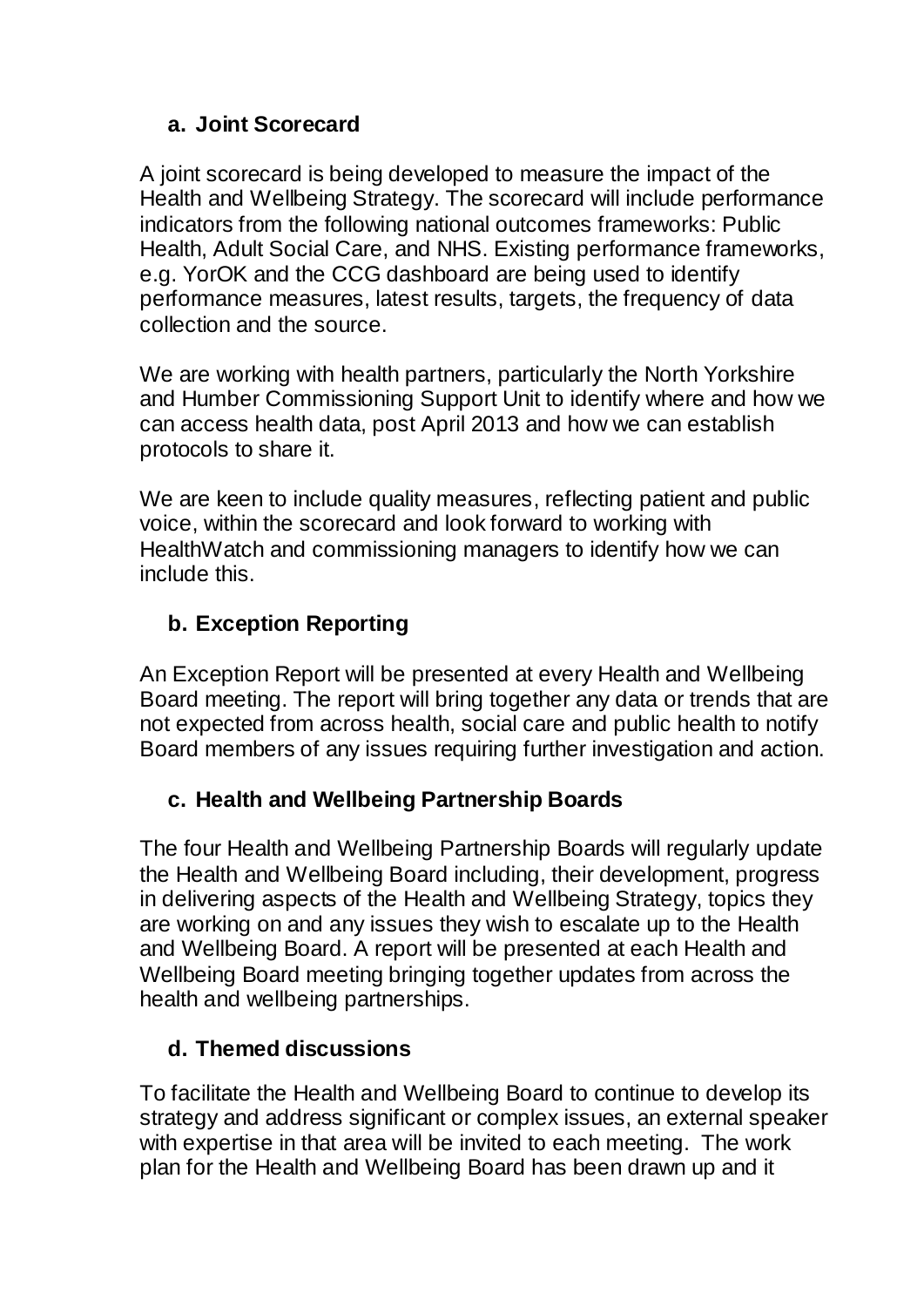includes the following topics for debate and action by the Board over the next year:

- Joint commissioning and shifting resource towards prevention, respecting the need for acute services and treatment
- Improving engagement in local health and wellbeing and championing the active involvement of older people.
- Carers their voice, involvement and influence in the new health and wellbeing structure
- The influence of the Health and Wellbeing Board in commissioning and the use of public sector budgets
- Improving transitions from children's to adults services and between health and social care

## **e. Peer Review**

The final element of the performance framework is a peer review, which will provide external challenge, opportunities to share learning and exchange ideas with other Health and Wellbeing Board representatives from across Yorkshire and the Humber. We will develop the peer review later in the year and are having initial discussions with the Local Government Association's sector-led peer challenge programme, to see how they might support this work.

### **The interdependencies between the five elements:**

Although there are five elements within this framework, they do interlink and they complement each other. For example, any issues highlighted by the Exception Reports may be delegated to the health and wellbeing partnerships for further investigation and action, so they can update the Health and Wellbeing Board with further analysis at the next meeting. Similarly, through the updates from the health and wellbeing partnership boards, further complex or significant issues may be identified leading to a themed discussion with the Health and Wellbeing Board.

### **Ongoing work ad next steps**

In order to have a joint performance framework we need to work with colleagues across the local health and care system. We have begun indentifying which organisations collect and analyse health data, so post April 2013 we know we will have access to the right information and we are able to share this with the Board. We have begun discussions with the North Yorkshire and Humber Commissioning Support Unit to